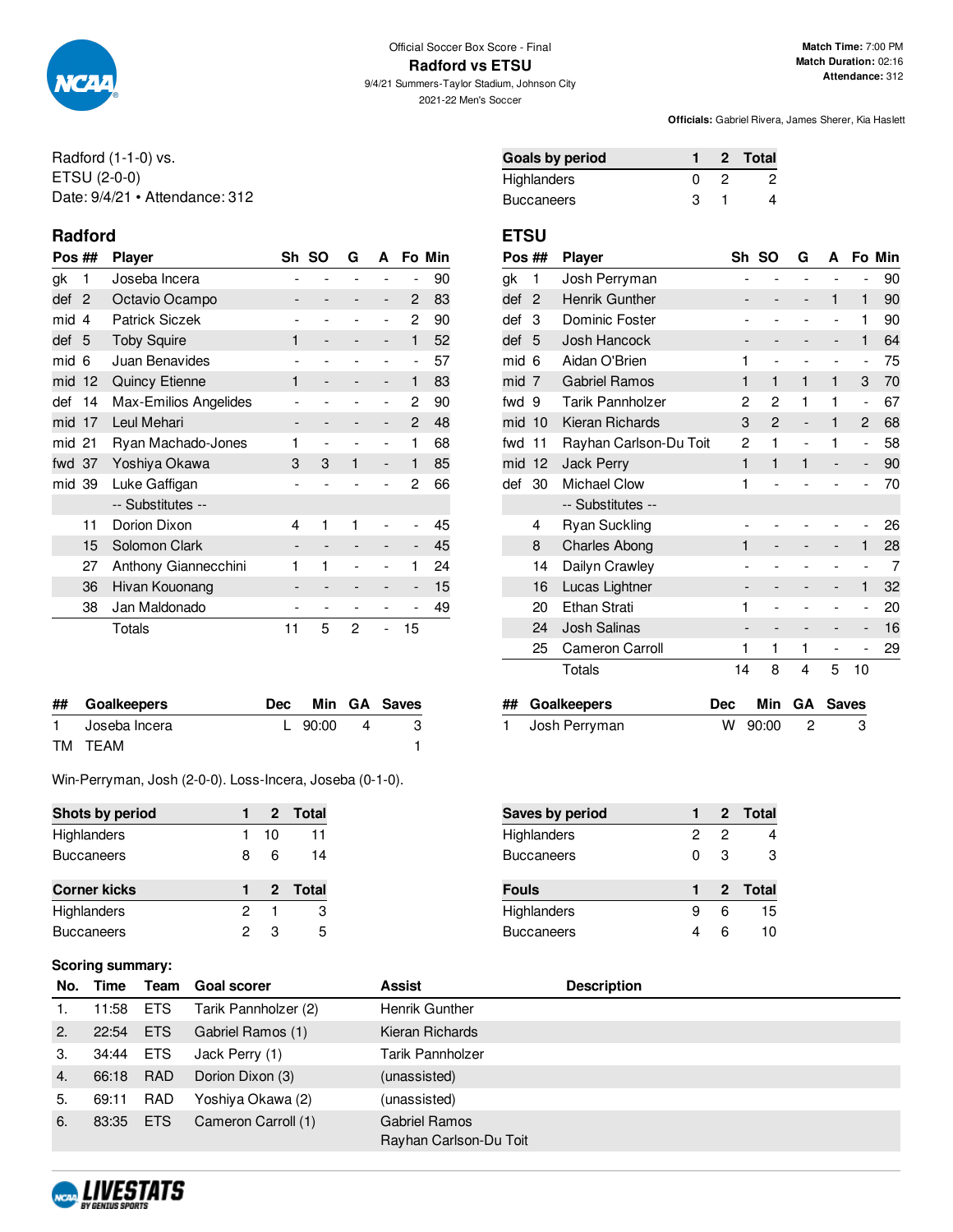

9/4/21 Summers-Taylor Stadium, Johnson City 2021-22 Men's Soccer

**Officials:** Gabriel Rivera, James Sherer, Kia Haslett

#### **Cautions and ejections:**

YC - Highlanders #5 19:45; YC - Buccaneers #8 63:38; YC - Buccaneers #2 66:07; YC - Highlanders #12 82:47

#### Stadium: Summers-Taylor Stadium

Officials: Referee: Gabriel Rivera; Asst. Referee: James Sherer; Kia Haslett; Offsides: Radford 0, ETSU 3.



**Attacking Direction**

Official's signature

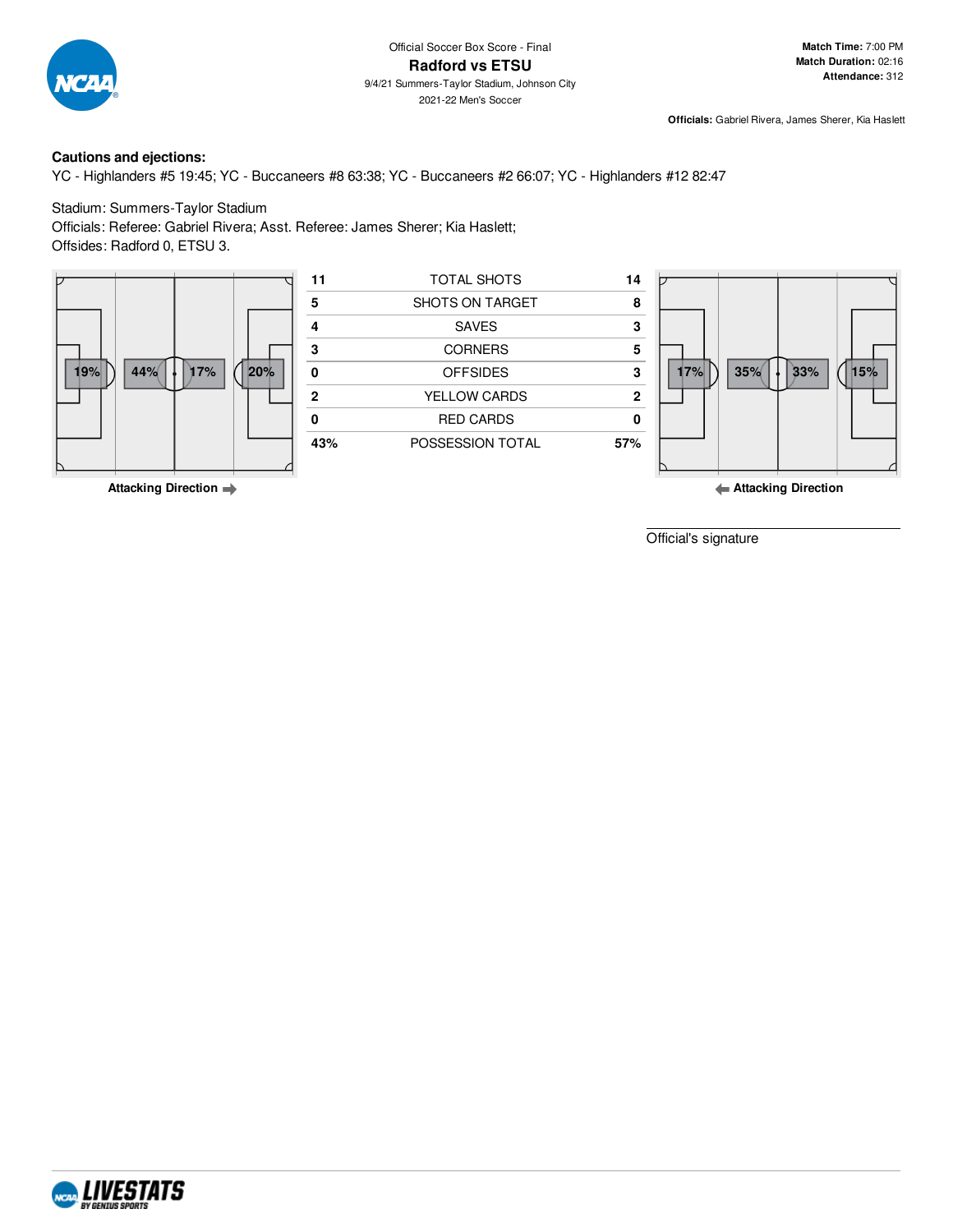

### **Radford Starters:**

| GK         |                | Incera, Joseba  |
|------------|----------------|-----------------|
| <b>DEF</b> | $\overline{2}$ | Ocampo, Octavio |

- MID 4 Siczek, Patrick
- DEF 5 Squire, Toby
- MID 6 Benavides, Juan
- MID 12 Etienne, Quincy
- DEF 14 Angelides, Max-Emilios
- MID 17 Mehari, Leul
- MID 21 Machado-Jones, Ryan
- FWD 37 Okawa, Yoshiya
- MID 39 Gaffigan, Luke
- 00:00 Incera, Joseba at goalie for Radford.
- 00:00 Perryman, Josh at goalie for ETSU.
- 02:48 Foul on Radford.
- 04:10 Foul on ETSU.
- 09:06 Foul on ETSU.
- 11:58 GOAL by Buccaneers Pannholzer, Tarik (FIRST GOAL), Assist by Gunther, Henrik, goal number 2 for season.

# **RADFORD 0, ETSU 1**

- 12:31 Offside against ETSU.
- 13:20 Shot by Buccaneers Pannholzer, Tarik, SAVE Incera, Joseba.
- 14:29 Foul on Radford.
- 15:13 Foul on Radford.
- 15:48 Shot by Buccaneers O'Brien, Aidan HIGH.
- 16:47 Corner kick by Highlanders [16:47].
- 17:37 Shot by Highlanders Etienne, Quincy WIDE LEFT.
- 18:06 Foul on Radford.
- 19:45 Yellow card on Highlanders Squire, Toby.
- 22:54 Shot by Buccaneers Richards, Kieran, SAVE Incera, Joseba.
- 22:54 GOAL by Buccaneers Ramos, Gabriel, Assist by Richards, Kieran, goal number 1 for season.

## **RADFORD 0, ETSU 2**

- 23:46 Foul on Radford.
- 24:59 Buccaneers substitution: Crawley, Dailyn for Ramos, Gabriel.
- 24:59 Buccaneers substitution: Strati, Ethan for Clow, Michael.
- 25:52 Corner kick by Highlanders [25:52].
- 27:42 Corner kick by Buccaneers [27:42].
- 31:24 Corner kick by Buccaneers [31:24].
- 31:35 Buccaneers substitution: Lightner, Lucas for Richards, Kieran.
- 31:35 Buccaneers substitution: Abong, Charles for Carlson-Du Toit, Rayhan.



# **ETSU Starters:**

| GK         | 1                 | Perryman, Josh          |
|------------|-------------------|-------------------------|
| <b>DEF</b> | 2                 | Gunther, Henrik         |
| DEF        | 3                 | Foster, Dominic         |
| DEF        | 5                 | Hancock, Josh           |
| MID        | 6                 | O'Brien, Aidan          |
| MID        | 7                 | Ramos, Gabriel          |
| <b>FWD</b> | 9                 | Pannholzer, Tarik       |
| MID        | 10                | Richards, Kieran        |
| <b>FWD</b> | 11                | Carlson-Du Toit, Rayhan |
| <b>MID</b> | $12 \overline{ }$ | Perry, Jack             |
| DEF        | 30                | Clow, Michael           |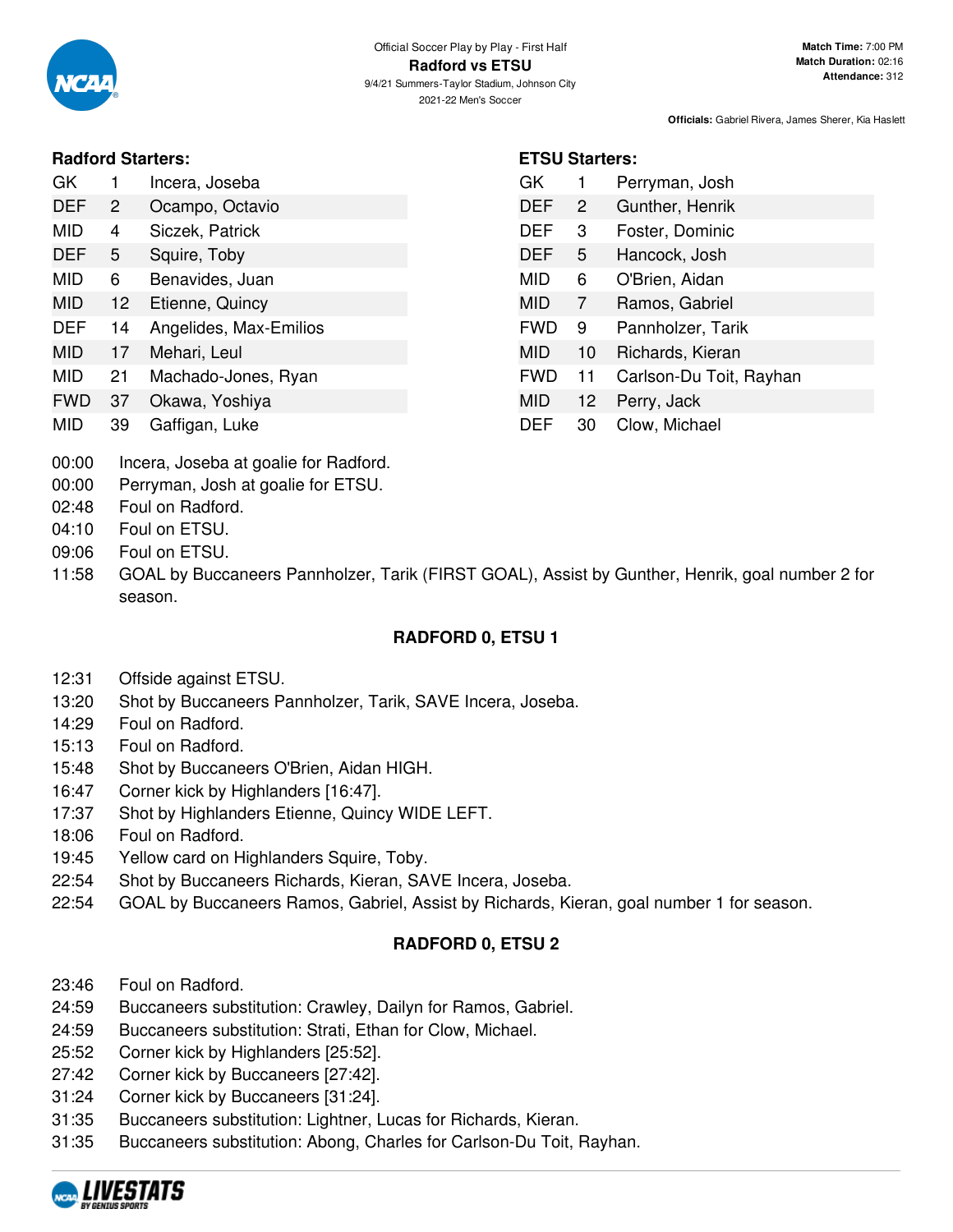

- 31:35 Buccaneers substitution: Carroll, Cameron for Crawley, Dailyn.
- 34:28 Highlanders substitution: Maldonado, Jan for Mehari, Leul.
- 34:44 GOAL by Buccaneers Perry, Jack, Assist by Pannholzer, Tarik, goal number 1 for season.

# **RADFORD 0, ETSU 3**

- 34:44 Buccaneers substitution: Salinas, Josh for Pannholzer, Tarik.
- 34:44 Highlanders substitution: Kouonang, Hivan for Machado-Jones, Ryan.
- 36:09 Shot by Buccaneers Strati, Ethan WIDE LEFT.
- 37:22 Foul on ETSU.
- 39:11 Shot by Buccaneers Abong, Charles BLOCKED.
- 42:08 Foul on Radford.
- 44:01 Foul on ETSU.
- 44:01 Foul on Radford.
- 44:53 Foul on Radford.
- 45:00 End of period [45:00].

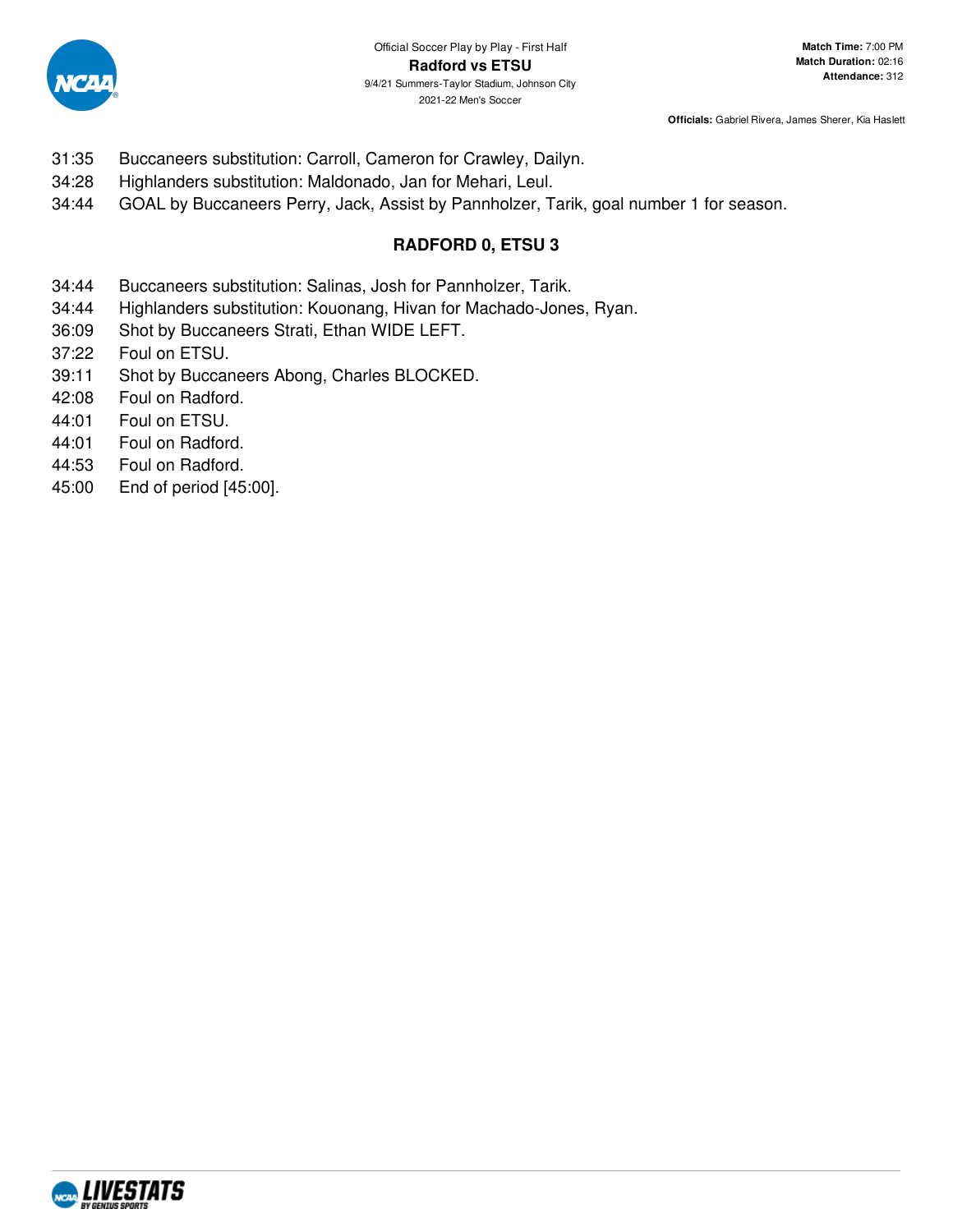

2021-22 Men's Soccer

**Match Time:** 7:00 PM **Match Duration:** 02:16 **Attendance:** 312

**Officials:** Gabriel Rivera, James Sherer, Kia Haslett

Radford (1-1-0) vs. ETSU (2-0-0) Date: 9/4/21 • Attendance: 312

## **Radford ETSU**

| Pos ## |                | <b>Player</b>         |   | Sh SO                    | G | A                        |                              | Fo Min |
|--------|----------------|-----------------------|---|--------------------------|---|--------------------------|------------------------------|--------|
| gk     | 1              | Joseba Incera         |   |                          |   |                          |                              | 45     |
| def    | $\overline{2}$ | Octavio Ocampo        |   |                          |   | $\overline{\phantom{a}}$ | 1                            | 45     |
| mid    | 4              | <b>Patrick Siczek</b> |   |                          |   | -                        | 1                            | 45     |
| def    | 5              | <b>Toby Squire</b>    |   |                          |   | -                        | 1                            | 45     |
| mid    | 6              | Juan Benavides        |   |                          |   |                          | $\overline{\phantom{a}}$     | 45     |
| mid    | 12             | <b>Quincy Etienne</b> | 1 | $\overline{\phantom{0}}$ |   |                          | $\qquad \qquad \blacksquare$ | 45     |
| def    | 14             | Max-Emilios Angelides |   |                          |   |                          | 1                            | 45     |
| mid    | 17             | Leul Mehari           |   | -                        |   | -                        | 2                            | 35     |
| mid 21 |                | Ryan Machado-Jones    |   |                          |   |                          | 1                            | 35     |
| fwd 37 |                | Yoshiya Okawa         |   |                          |   |                          | $\overline{a}$               | 45     |
| mid 39 |                | Luke Gaffigan         |   |                          |   |                          | 2                            | 45     |
|        |                | -- Substitutes --     |   |                          |   |                          |                              |        |
|        | 11             | Dorion Dixon          |   |                          |   |                          |                              |        |
|        | 15             | Solomon Clark         |   |                          |   |                          |                              |        |
|        | 27             | Anthony Giannecchini  |   |                          |   |                          |                              |        |
|        | 36             | Hivan Kouonang        |   |                          |   |                          | -                            | 10     |
|        | 38             | Jan Maldonado         |   |                          |   |                          | -                            | 10     |
|        |                | Totals                | 1 |                          |   |                          | 9                            |        |

| ## Goalkeepers  |             | Dec Min GA Saves |
|-----------------|-------------|------------------|
| 1 Joseba Incera | L $45:00$ 3 |                  |

Win-Perryman, Josh (2-0-0). Loss-Incera, Joseba (0-1-0).

| Shots by period     |   | <b>Total</b> |
|---------------------|---|--------------|
| Highlanders         |   |              |
| <b>Buccaneers</b>   | 8 | 8            |
| <b>Corner kicks</b> |   | <b>Total</b> |
| Highlanders         | 2 | 2            |
| <b>Buccaneers</b>   | 2 | 2            |

#### **Scoring summary:**

|    |           | No. Time Team Goal scorer | Assist           | <b>Description</b> |
|----|-----------|---------------------------|------------------|--------------------|
|    | 11:58 ETS | Tarik Pannholzer (2)      | Henrik Gunther   |                    |
| 2. | 22:54 ETS | Gabriel Ramos (1)         | Kieran Richards  |                    |
|    | 34:44 ETS | Jack Perry (1)            | Tarik Pannholzer |                    |

#### **Cautions and ejections:**

YC - Highlanders #5 19:45

Stadium: Summers-Taylor Stadium Officials: Referee: Gabriel Rivera; Asst. Referee: James Sherer; Kia Haslett; Offsides: Radford 0, ETSU 1.



| Goals by period |   | Total        |
|-----------------|---|--------------|
| Highlanders     |   | $\mathbf{U}$ |
| Buccaneers      | з | з            |

| Pos ## |                | Player                 | Sh             | <b>SO</b>      | G                            | А                        |                          | Fo Min |
|--------|----------------|------------------------|----------------|----------------|------------------------------|--------------------------|--------------------------|--------|
| gk     | 1              | Josh Perryman          | $\overline{a}$ | $\overline{a}$ | $\overline{\phantom{a}}$     | $\overline{a}$           | -                        | 45     |
| def    | $\overline{2}$ | Henrik Gunther         |                |                | $\overline{\phantom{m}}$     | 1                        | 1                        | 45     |
| def    | 3              | Dominic Foster         |                |                | $\overline{\phantom{0}}$     | $\overline{\phantom{0}}$ | $\overline{\phantom{a}}$ | 45     |
| def    | 5              | Josh Hancock           |                | -              |                              | -                        | 1                        | 45     |
| mid    | 6              | Aidan O'Brien          | 1              |                |                              |                          | $\overline{\phantom{a}}$ | 45     |
| mid    | 7              | <b>Gabriel Ramos</b>   |                | 1              | 1                            | -                        | 1                        | 25     |
| fwd    | 9              | Tarik Pannholzer       | 2              | 2              | 1                            | 1                        | $\overline{\phantom{a}}$ | 35     |
| mid    | 10             | Kieran Richards        | 1              | 1              | $\qquad \qquad \blacksquare$ | 1                        | 1                        | 32     |
| fwd    | 11             | Rayhan Carlson-Du Toit |                |                |                              |                          | $\overline{\phantom{0}}$ | 32     |
| mid    | 12             | <b>Jack Perry</b>      | 1              | 1              | 1                            |                          | -                        | 45     |
| def    | 30             | <b>Michael Clow</b>    |                |                |                              |                          |                          | 25     |
|        |                | -- Substitutes --      |                |                |                              |                          |                          |        |
|        | 4              | <b>Ryan Suckling</b>   |                |                |                              |                          |                          |        |
|        | 8              | <b>Charles Abong</b>   | 1              |                |                              |                          |                          | 13     |
|        | 14             | Dailyn Crawley         |                |                |                              |                          | -                        | 7      |
|        | 16             | Lucas Lightner         |                |                |                              |                          | -                        | 13     |
|        | 20             | <b>Ethan Strati</b>    | 1              |                |                              |                          | -                        | 20     |
|        | 24             | <b>Josh Salinas</b>    |                |                |                              |                          | -                        | 10     |
|        | 25             | Cameron Carroll        |                |                |                              |                          |                          | 13     |
|        |                | Totals                 | 8              | 5              | 3                            | 3                        | 4                        |        |

| ## Goalkeepers  |             | Dec Min GA Saves |
|-----------------|-------------|------------------|
| 1 Josh Perryman | $W$ 45:00 0 |                  |

| Saves by period    |   | <b>Total</b> |
|--------------------|---|--------------|
| Highlanders        | 2 | 2            |
| <b>Buccaneers</b>  | ŋ | n            |
|                    |   |              |
| <b>Fouls</b>       |   | Total        |
| <b>Highlanders</b> | я | 9            |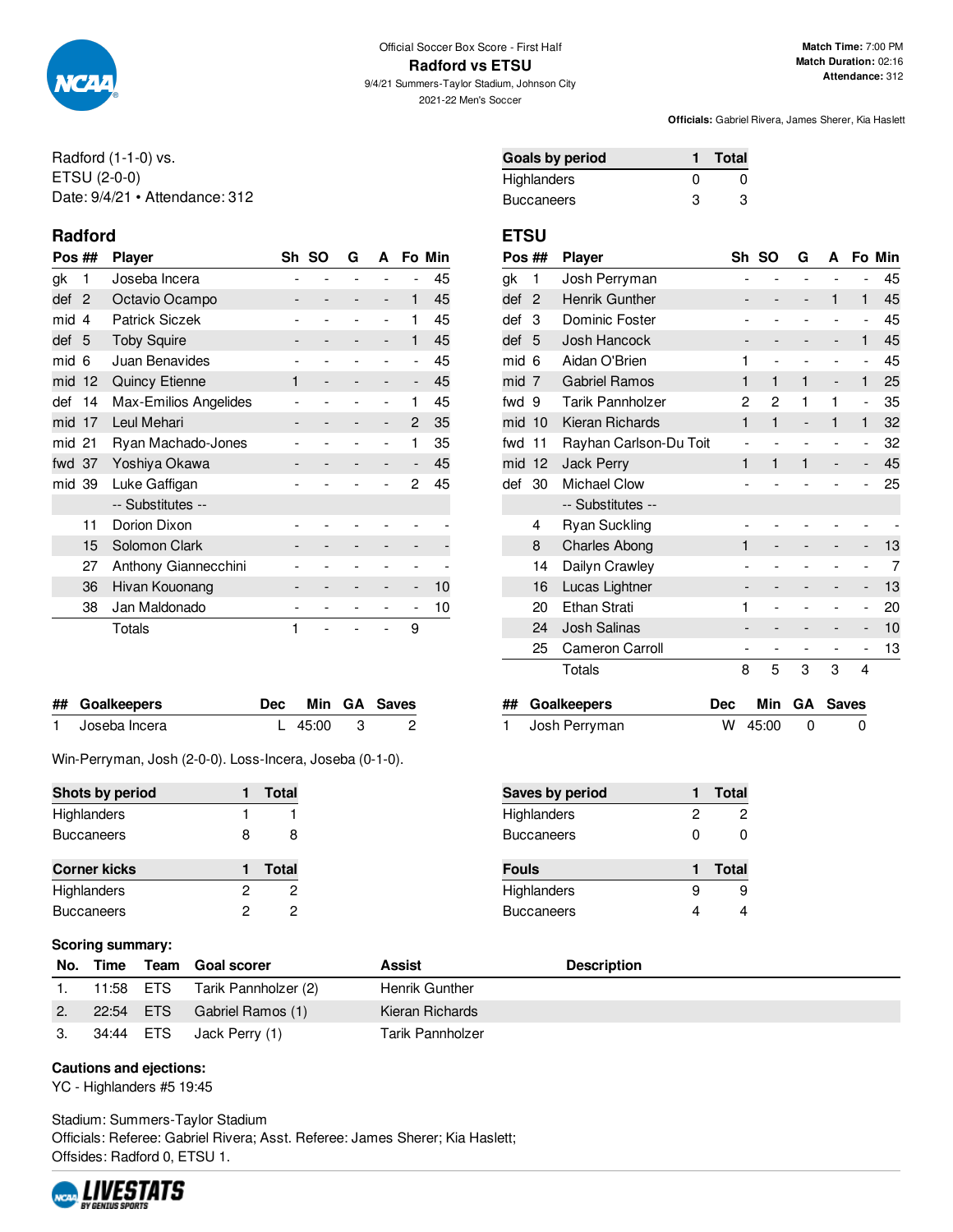

9/4/21 Summers-Taylor Stadium, Johnson City 2021-22 Men's Soccer

**Match Time:** 7:00 PM **Match Duration:** 02:16 **Attendance:** 312

**Officials:** Gabriel Rivera, James Sherer, Kia Haslett



**Attacking Direction**

**Attacking Direction**

Official's signature

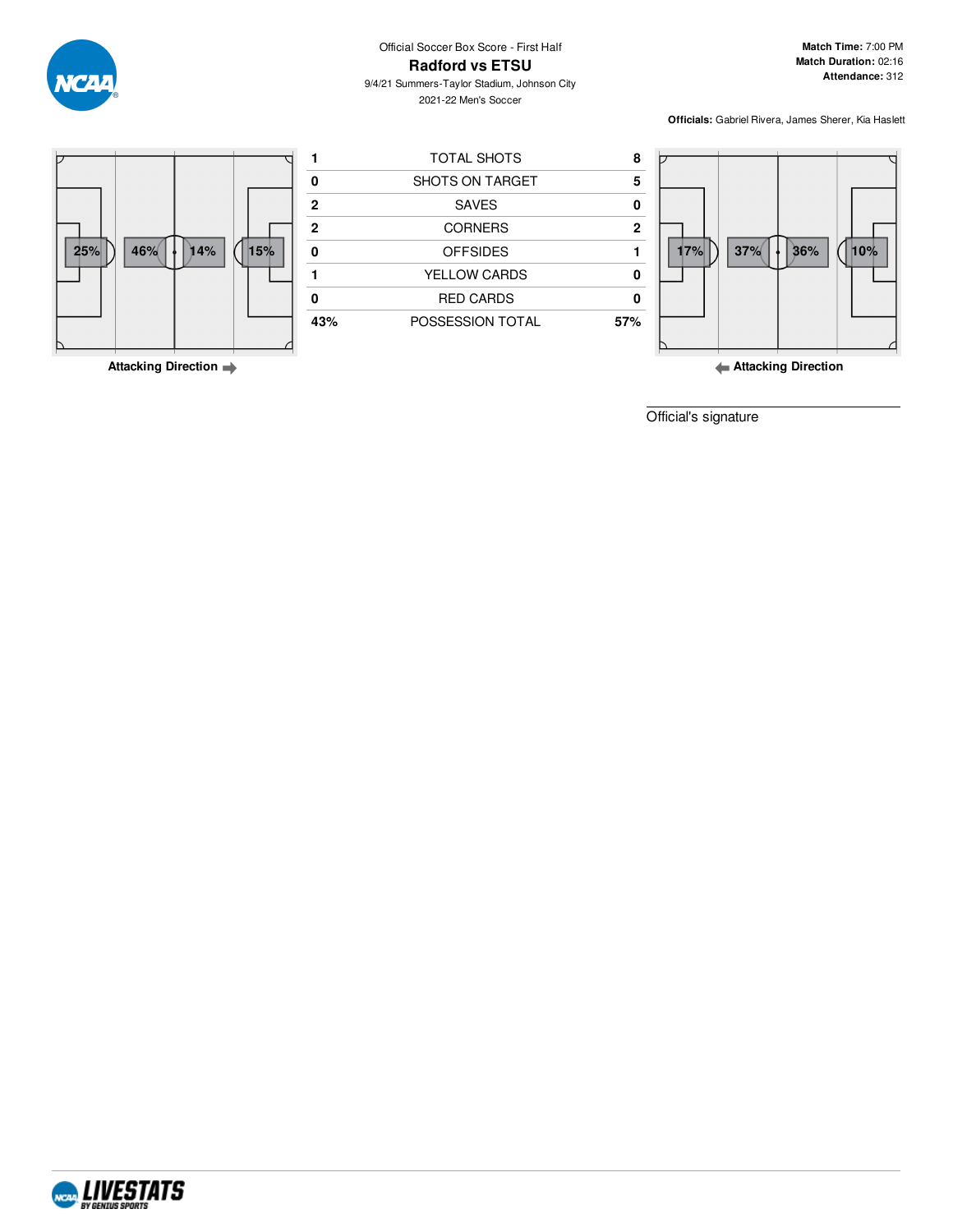

- 45:00 Buccaneers substitution: Ramos, Gabriel for Carroll, Cameron.
- 45:00 Buccaneers substitution: Pannholzer, Tarik for Salinas, Josh.
- 45:00 Buccaneers substitution: Carlson-Du Toit, Rayhan for Lightner, Lucas.
- 45:00 Buccaneers substitution: Richards, Kieran for Abong, Charles.
- 45:00 Buccaneers substitution: Clow, Michael for Strati, Ethan.
- 45:00 Highlanders substitution: Dixon, Dorion for Squire, Toby.
- 45:00 Highlanders substitution: Clark, Solomon for Kouonang, Hivan.
- 45:00 Start of 2nd period [45:00].
- 45:00 For Highlanders: #1 Incera, Joseba, #2 Ocampo, Octavio, #4 Siczek, Patrick, #11 Dixon, Dorion, #6 Benavides, Juan, #12 Etienne, Quincy, #14 Angelides, Max-Emilios, #38 Maldonado, Jan, #15 Clark, Solomon, #37 Okawa, Yoshiya, #39 Gaffigan, Luke.
- 45:00 For Buccaneers: #1 Perryman, Josh, #2 Gunther, Henrik, #3 Foster, Dominic, #5 Hancock, Josh, #6 O'Brien, Aidan, #7 Ramos, Gabriel, #9 Pannholzer, Tarik, #11 Carlson-Du Toit, Rayhan, #10 Richards, Kieran, #12 Perry, Jack, #30 Clow, Michael.
- 46:11 Foul on Radford.
- 50:11 Foul on ETSU.
- 52:09 Shot by Buccaneers Carlson-Du Toit, Rayhan HIGH.
- 54:50 Buccaneers substitution: Abong, Charles for O'Brien, Aidan.
- 56:02 Highlanders substitution: Machado-Jones, Ryan for Benavides, Juan.
- 57:36 Shot by Highlanders Dixon, Dorion WIDE.
- 57:44 Shot by Highlanders Dixon, Dorion HIGH.
- 58:16 Shot by Buccaneers Richards, Kieran WIDE LEFT.
- 59:50 Shot by Highlanders Machado-Jones, Ryan WIDE LEFT.
- 60:26 Foul on Radford.
- 61:04 Shot by Buccaneers Carlson-Du Toit, Rayhan, SAVE Incera, Joseba.
- 61:59 Corner kick by Buccaneers [61:59].
- 62:17 Buccaneers substitution: Lightner, Lucas for Carlson-Du Toit, Rayhan.
- 62:42 Shot by Buccaneers Clow, Michael BLOCKED.
- 62:48 Corner kick by Buccaneers [62:48].
- 63:38 Shot by Highlanders Dixon, Dorion WIDE RIGHT.
- 63:38 Buccaneers substitution: Suckling, Ryan for Hancock, Josh.
- 63:38 Highlanders substitution: Mehari, Leul for Etienne, Quincy.
- 63:38 Yellow card on Buccaneers Abong, Charles.
- 64:20 Foul on ETSU.
- 65:27 Highlanders substitution: Giannecchini, Anthony for Gaffigan, Luke.
- 66:07 Yellow card on Buccaneers Gunther, Henrik.
- 66:18 GOAL by Highlanders Dixon, Dorion (FIRST GOAL), goal number 3 for season.

## **RADFORD 1, ETSU 0**

69:11 GOAL by Highlanders Okawa, Yoshiya, goal number 2 for season.

## **RADFORD 2, ETSU 0**

- 69:11 Buccaneers substitution: O'Brien, Aidan for Abong, Charles.
- 69:52 Foul on Radford.

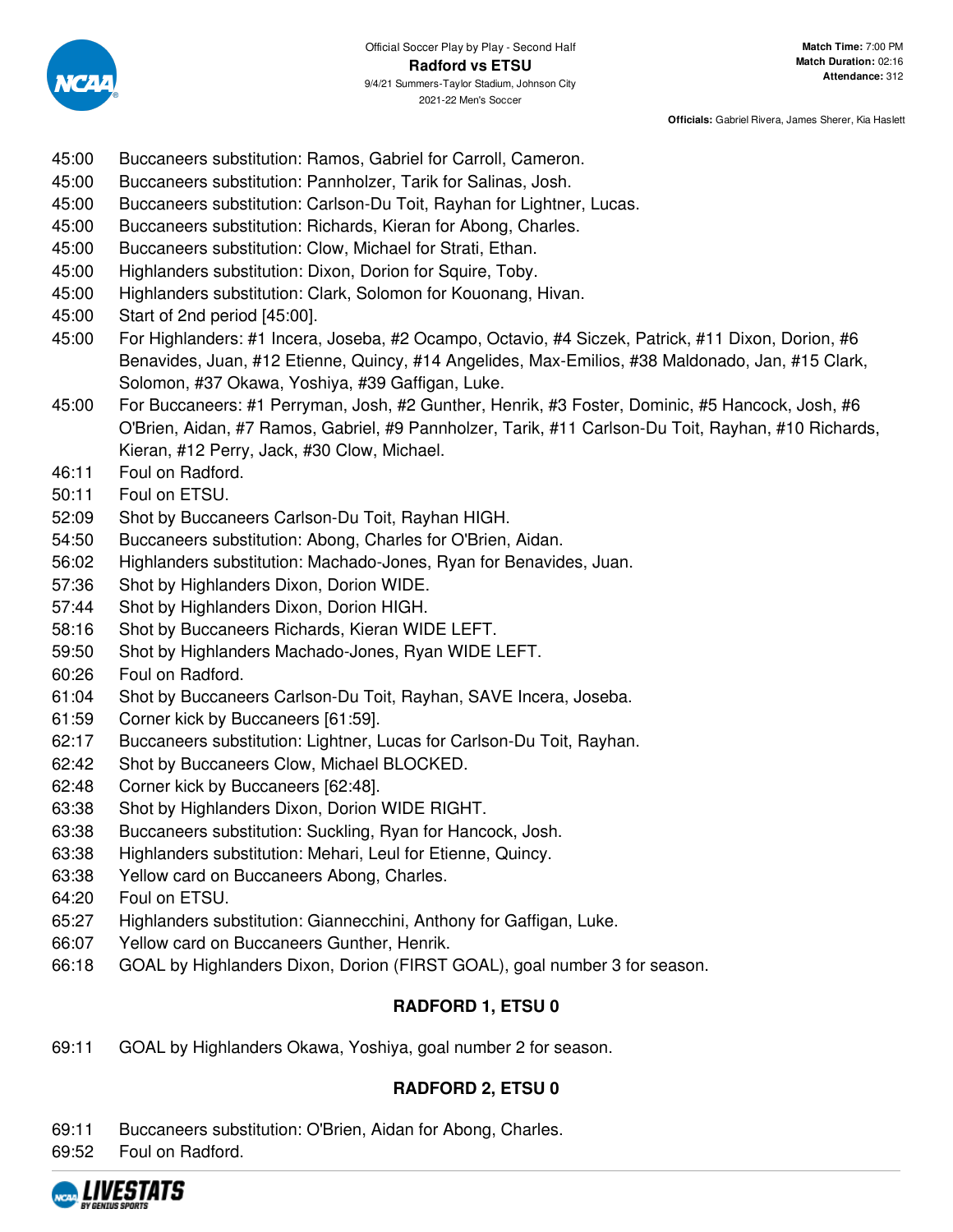

- 70:11 Highlanders substitution: Etienne, Quincy for Maldonado, Jan.
- 71:29 Foul on Radford.
- 73:17 Buccaneers substitution: Carroll, Cameron for Richards, Kieran.
- 73:50 Foul on Radford.
- 75:09 Foul on ETSU.
- 76:06 Buccaneers substitution: Salinas, Josh for Pannholzer, Tarik.
- 76:06 Highlanders substitution: Maldonado, Jan for Mehari, Leul.
- 77:26 Shot by Highlanders Okawa, Yoshiya, SAVE Perryman, Josh.
- 77:33 Highlanders substitution: Kouonang, Hivan for Okawa, Yoshiya.
- 81:11 Shot by Highlanders Giannecchini, Anthony, SAVE Perryman, Josh.
- 81:21 Buccaneers substitution: Carlson-Du Toit, Rayhan for Lightner, Lucas.
- 82:47 Foul on ETSU.
- 82:47 Yellow card on Highlanders Etienne, Quincy.
- 82:47 Highlanders substitution: Squire, Toby for Ocampo, Octavio.
- 82:47 Highlanders substitution: Okawa, Yoshiya for Kouonang, Hivan.
- 82:47 Buccaneers substitution: Richards, Kieran for Salinas, Josh.
- 83:35 GOAL by Buccaneers Carroll, Cameron, Assist by Ramos, Gabriel, Carlson-Du Toit, Rayhan, goal number 1 for season.

## **RADFORD 2, ETSU 1**

- 84:00 Foul on ETSU.
- 85:01 Shot by Highlanders Okawa, Yoshiya, SAVE Perryman, Josh.
- 85:06 Corner kick by Highlanders [85:06].
- 86:01 Shot by Highlanders Squire, Toby HIGH.
- 86:11 Foul on Radford.
- 87:22 Foul on ETSU.
- 87:54 Offside against ETSU.
- 88:25 Shot by Buccaneers Richards, Kieran, SAVE by team.
- 88:33 Corner kick by Buccaneers [88:33].
- 89:15 Offside against ETSU.
- 90:00 End of period [90:00].

### **RADFORD 2, ETSU 1**

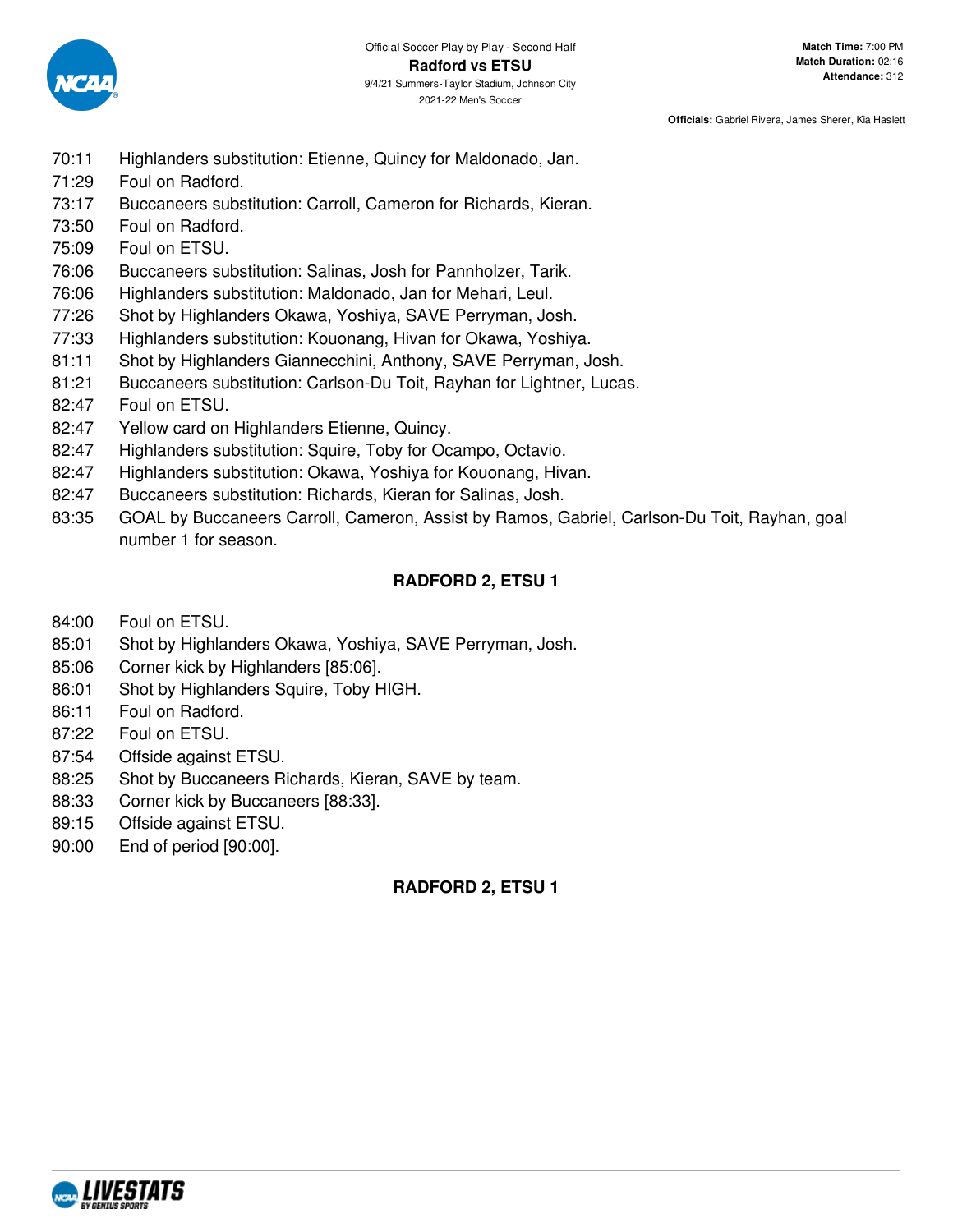

**Match Time:** 7:00 PM **Match Duration:** 02:16 **Attendance:** 312

9/4/21 Summers-Taylor Stadium, Johnson City 2021-22 Men's Soccer

**Officials:** Gabriel Rivera, James Sherer, Kia Haslett